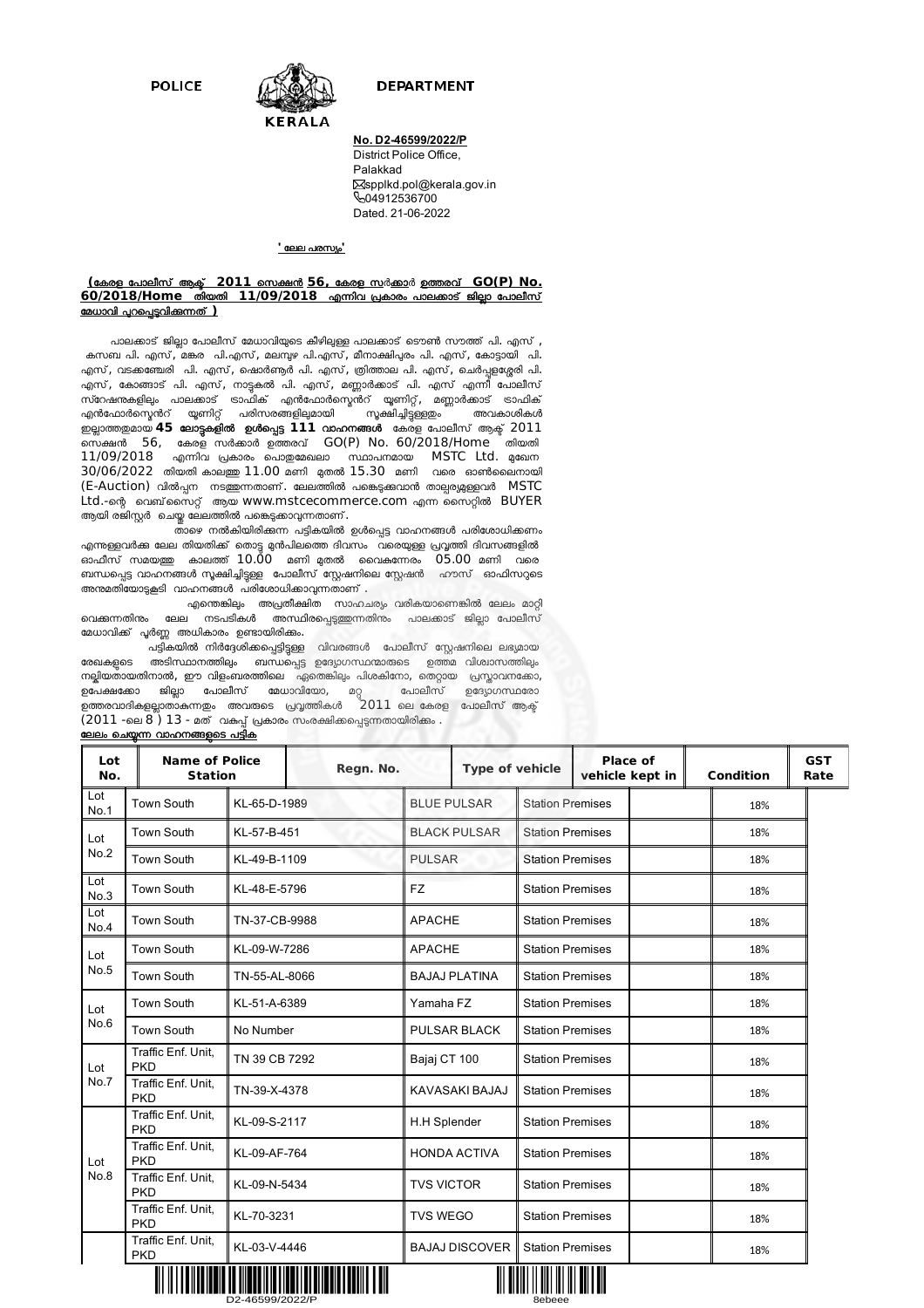| Lot<br>No.9  | Traffic Enf. Unit,<br><b>PKD</b> | KL-09-R-9224    | <b>HERO GLAMOUR</b>  | <b>Station Premises</b>      | 18% |
|--------------|----------------------------------|-----------------|----------------------|------------------------------|-----|
|              | Traffic Enf. Unit,<br><b>PKD</b> | KL-07-BD-2532   | <b>HERO SLENDER</b>  | <b>Station Premises</b>      | 18% |
| Lot<br>No.10 | Traffic Enf. Unit,<br><b>PKD</b> | KL-07-AJ-3756   | <b>HERO HONDA CD</b> | <b>Station Premises</b>      | 18% |
|              | Traffic Enf. Unit,<br>PKD        | KL-09-W-8334    | <b>HERO GLAMOUR</b>  | <b>Station Premises</b>      | 18% |
|              | Traffic Enf. Unit,<br>PKD        | KL-08-AW-2942   | <b>TVS APACHE</b>    | <b>Station Premises</b>      | 18% |
| Lot<br>No.11 | Traffic Enf. Unit,<br>PKD        | <b>KER-4739</b> | Kawasaki Wind<br>125 | <b>Station Premises</b>      | 18% |
|              | Traffic Enf. Unit,<br>PKD        | KL-09-M-6315    | H.H CD DAWN          | <b>Station Premises</b>      | 18% |
|              | Traffic Enf. Unit,<br><b>PKD</b> | KL-46-C-2834    | <b>BAJAJ PLATINA</b> | <b>Station Premises</b>      | 18% |
| Lot<br>No.12 | Mankara                          | KL-09-D-9832    | 3 WHEELER            | <b>Station Premises</b>      | 18% |
|              | Mankara                          | KL-09-Q-9897    | 3 WHEELER            | <b>Station Premises</b>      | 18% |
| Lot<br>No.13 | Mankara                          | KL-09-S-3890    | <b>LGV GC</b>        | <b>Station Premises</b>      | 18% |
| Lot<br>No.14 | Mankara                          | KL-10-R-3343    | <b>HGV Tipper</b>    | <b>Station Premises</b>      | 18% |
| Lot<br>No.15 | Mankara                          | <b>KCV 1210</b> | Jeep                 | <b>Station Premises</b>      | 18% |
| Lot<br>No.16 | Mankara                          | KL-07-S-5333    | Two Wheeler          | <b>Station Premises</b>      | 18% |
| Lot          | Malampuzha                       | TN 38 U 6005    | Santro Car           | <b>Station Premises</b>      | 18% |
| No.17        | Kasaba                           | TN-99-E-2569    | Maruthi Celerio      | <b>Station Premises</b>      | 18% |
|              | Kasaba                           | KL-09-G-5561    | Two Wheeler          | DHQ CAMP<br>Kallekkad        | 18% |
|              | Kasaba                           | KL-10-H-5158    | Two Wheeler          | DHQ CAMP<br>Kallekkad        | 18% |
|              | Kasaba                           | TN-02-U-832     | Two Wheeler          | DHQ CAMP<br>Kallekkad        | 18% |
|              | Kasaba                           | KL-08-G-5499    | Two Wheeler          | <b>DHQ CAMP</b><br>Kallekkad | 18% |
|              | Kasaba                           | KL-07-L-9364    | Two Wheeler          | <b>DHQ CAMP</b><br>Kallekkad | 18% |
|              | Kasaba                           | TN-40-Y-8131    | Two Wheeler          | DHQ CAMP<br>Kallekkad        | 18% |
| Lot<br>No.18 | Kasaba                           | KL-08-H-4981    | Two Wheeler          | DHQ CAMP<br>Kallekkad        | 18% |
|              | Kasaba                           | KL-09-R-3053    | Two Wheeler          | <b>DHQ CAMP</b><br>Kallekkad | 18% |
|              | Kasaba                           | TAB-2105        | Two Wheeler          | DHQ CAMP<br>Kallekkad        | 18% |
|              | Kasaba                           | TN-37-C-1170    | Two Wheeler          | <b>DHQ CAMP</b><br>Kallekkad | 18% |
|              | Kasaba                           | KL-04-F-1352    | Two Wheeler          | DHQ CAMP<br>Kallekkad        | 18% |
|              | Kasaba                           | <b>KRP-566</b>  | Two Wheeler          | <b>DHQ CAMP</b><br>Kallekkad | 18% |
|              | Kasaba                           | TN-38-D-1949    | Two Wheeler          | DHQ CAMP<br>Kallekkad        | 18% |
|              | Kasaba                           | KL-09-E-1342    | Two Wheeler          | DHQ CAMP                     | 18% |
|              | Kasaba                           | KL-13-E-3994    | Two Wheeler          | Kallekkad<br>DHQ CAMP        | 18% |
|              | Kasaba                           | TN-41-H-4548    | Two Wheeler          | Kallekkad<br>DHQ CAMP        | 18% |
| Lot<br>No.19 | Kasaba                           | TN-59-8352      | Two Wheeler          | Kallekkad<br>DHQ CAMP        | 18% |
|              | Kasaba                           | TN-01-2280      | Two Wheeler          | Kallekkad<br>DHQ CAMP        | 18% |
|              | Kasaba                           | TCC-08          | Two Wheeler          | Kallekkad<br>DHQ CAMP        | 18% |
|              | Kasaba                           | KEH-1382        | Two Wheeler          | Kallekkad<br>DHQ CAMP        | 18% |
|              | Kasaba                           | KEF-8139        | Two Wheeler          | Kallekkad<br>DHQ CAMP        | 18% |
|              | Kasaba                           | KL-09-A-7046    | Two Wheeler          | Kallekkad<br>DHQ CAMP        | 18% |
|              | Kasaba                           | KL-09-162       | Two Wheeler          | Kallekkad<br>DHQ CAMP        | 18% |
|              |                                  |                 |                      | Kallekkad<br><b>DUO CAMP</b> |     |



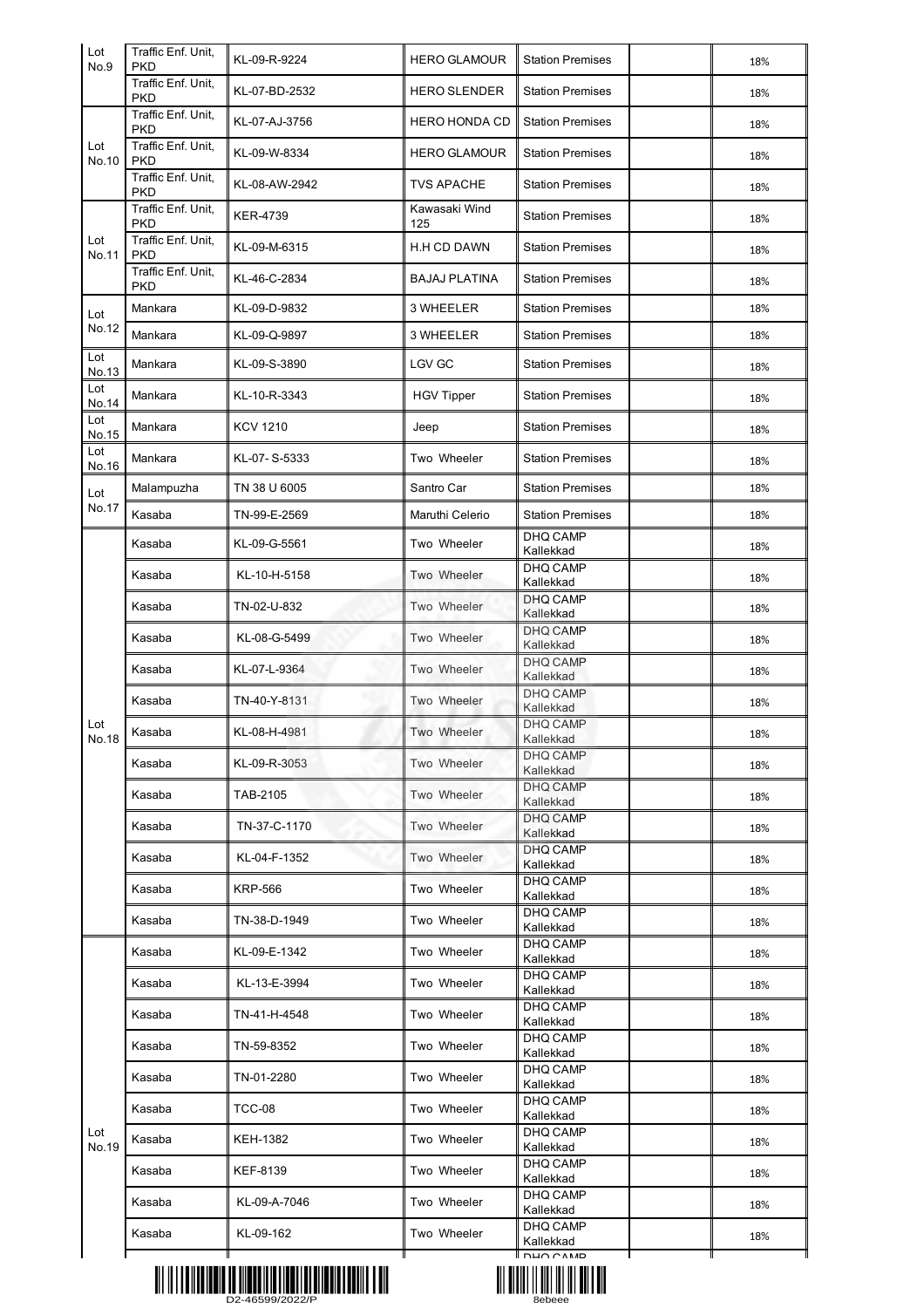|                   | Kasaba                | KL-08-E-5496      | Two Wheeler                    | <b>UITW UAIVIE</b><br>Kallekkad | 18% |
|-------------------|-----------------------|-------------------|--------------------------------|---------------------------------|-----|
|                   | Kasaba                | <b>TND-7055</b>   | Two Wheeler                    | DHQ CAMP<br>Kallekkad           | 18% |
|                   | Kasaba                | KER-3152          | Two Wheeler                    | <b>DHQ CAMP</b><br>Kallekkad    | 18% |
|                   | Meenakshipuram        | A904F128527       | TVS XL (M/C)                   | <b>Station Premises</b>         | 18% |
|                   | Meenakshipuram        | TN 41 AP 1539     | <b>TVS XL(2016)</b>            | <b>Station Premises</b>         | 18% |
|                   | Meenakshipuram        | MD621BD1551K27862 | <b>TVS XL</b>                  | <b>Station Premises</b>         | 18% |
| Lot<br>No.20      | Meenakshipuram        | P1810F064153      | <b>TVS XL</b>                  | <b>Station Premises</b>         | 18% |
|                   | Meenakshipuram        | TN 41 AB 8011     | <b>TVS XL</b>                  | <b>Station Premises</b>         | 18% |
|                   | Meenakshipuram        | TN 41 U 3296      | <b>TVS XL</b>                  | <b>Station Premises</b>         | 18% |
|                   | Meenakshipuram        | TN 41 T 5609      | <b>TVS XL</b>                  | <b>Station Premises</b>         | 18% |
|                   | Kottayi               | KL-09-Y-9354      | Motor Cycle                    | <b>Station Premises</b>         | 18% |
|                   | Kottayi               | KL-09-K-282       | Motor Cycle                    | <b>Station Premises</b>         | 18% |
| Lot<br>No.21      | Kottayi               | KL-49-3722        | Motor Cycle                    | <b>Station Premises</b>         | 18% |
|                   | Kottayi               | KL-9-C-5974       | Two Wheeler                    | <b>Station Premises</b>         | 18% |
|                   | Kottayi               | KL-08-V-3111      | Motor Cycle                    | <b>Station Premises</b>         | 18% |
|                   | Vadakkanchery         | KL 56 D 6205      | Mahendra Duro                  | <b>Station Premises</b>         | 18% |
|                   | Vadakkanchery         | KL-08-R-8247      | Boxer Motor cycle              | <b>Station Premises</b>         | 18% |
|                   | Vadakkanchery         | KL 09 E 2890      | H.Honda Splendor               | <b>Station Premises</b>         | 18% |
| Lot               | Vadakkanchery         | KL 09 R 0479      | Bajaj CT 100                   | <b>Station Premises</b>         | 18% |
| No.22             | Vadakkanchery         | KL 45 4393        | <b>TVS Apache</b>              | <b>Station Premises</b>         | 18% |
|                   | Vadakkanchery         | KL 47 682         | <b>TVS Victor</b>              | <b>Station Premises</b>         | 18% |
|                   | Vadakkanchery         | KL 07 J 2276      | Samurai M/C                    | <b>Station Premises</b>         | 18% |
|                   | Vadakkanchery         | KL 09 S 6062      | <b>H.Honda Glamour</b>         | <b>Station Premises</b>         | 18% |
| Lot<br>No.23      | Shornur               | KL 07 AH 6844     | <b>SUMO</b>                    | <b>Station Premises</b>         | 18% |
| Lot<br>No.24      | Shornur               | KL-51-5141        | Honda Dio                      | <b>Station Premises</b>         | 18% |
| Lot<br>No.25      | Shornur               | KL-5223           | Jupiter                        | <b>Station Premises</b>         | 18% |
| Lot<br>No.26      | Shornur               | KL-51-J-2123      | <b>CT 100</b>                  | <b>Station Premises</b>         | 18% |
| Lot<br>No.27      | Thrithala             | No Number         | Motor Cycle                    | <b>Station Premises</b>         | 18% |
| Lot<br>No 28      | Cherplassery          | KL 57 L 2387      | Motor cycle                    | <b>Station Premises</b>         | 18% |
|                   | Cherplassery          | KL 48 C 4300      | Motor cycle                    | <b>Station Premises</b>         | 18% |
|                   | Cherplassery          | KL 53 F 3060      | Motor cycle                    | <b>Station Premises</b>         | 18% |
| Lot               | Kongad                | TN-38-AH-9468     | H.Activa                       | <b>Station Premises</b>         | 18% |
| No.29             | Kongad                | KL 49 1752        | <b>TVS STAR CITY</b>           | <b>Station Premises</b>         | 18% |
|                   | Mannarkkad<br>Traffic | TN-38-AA-2990     | <b>H.Honda Passion</b><br>Plus | <b>Station Premises</b>         | 18% |
| Lot               | Mannarkkad<br>Traffic | JK-02-J-6663      | Bajaj Chetak                   | <b>Station Premises</b>         | 18% |
| No.30             | Mannarkkad<br>Traffic | KL-09-Q-6884      | H.Honda Splender               | <b>Station Premises</b>         | 18% |
|                   | Mannarkkad<br>Traffic | KL-08-AL-2694     | H.Honda Passion<br>Plus        | <b>Station Premises</b>         | 18% |
| Lot<br>No.31      | Mannarkkad            | KL 09 N 666       | <b>OPEL ASTRA</b><br>CAR       | <b>Station Premises</b>         | 18% |
| Lot<br>No.32      | Mannarkkad            | No Number         | Tempo                          | <b>Station Premises</b>         | 18% |
| Lot<br>No.33      | Mannarkkad            | No Number         | Maruthi Car                    | <b>Station Premises</b>         | 18% |
| Lot<br>No.34      | Mannarkkad            | No Number         | Ape Auto Rikshaw               | <b>Station Premises</b>         | 18% |
| Lot<br>No.35      | Mannarkkad            | No Number         | Goods Auto<br>Rikshaw          | <b>Station Premises</b>         | 18% |
| $\overline{1}$ of |                       |                   | Coode Auto                     |                                 |     |